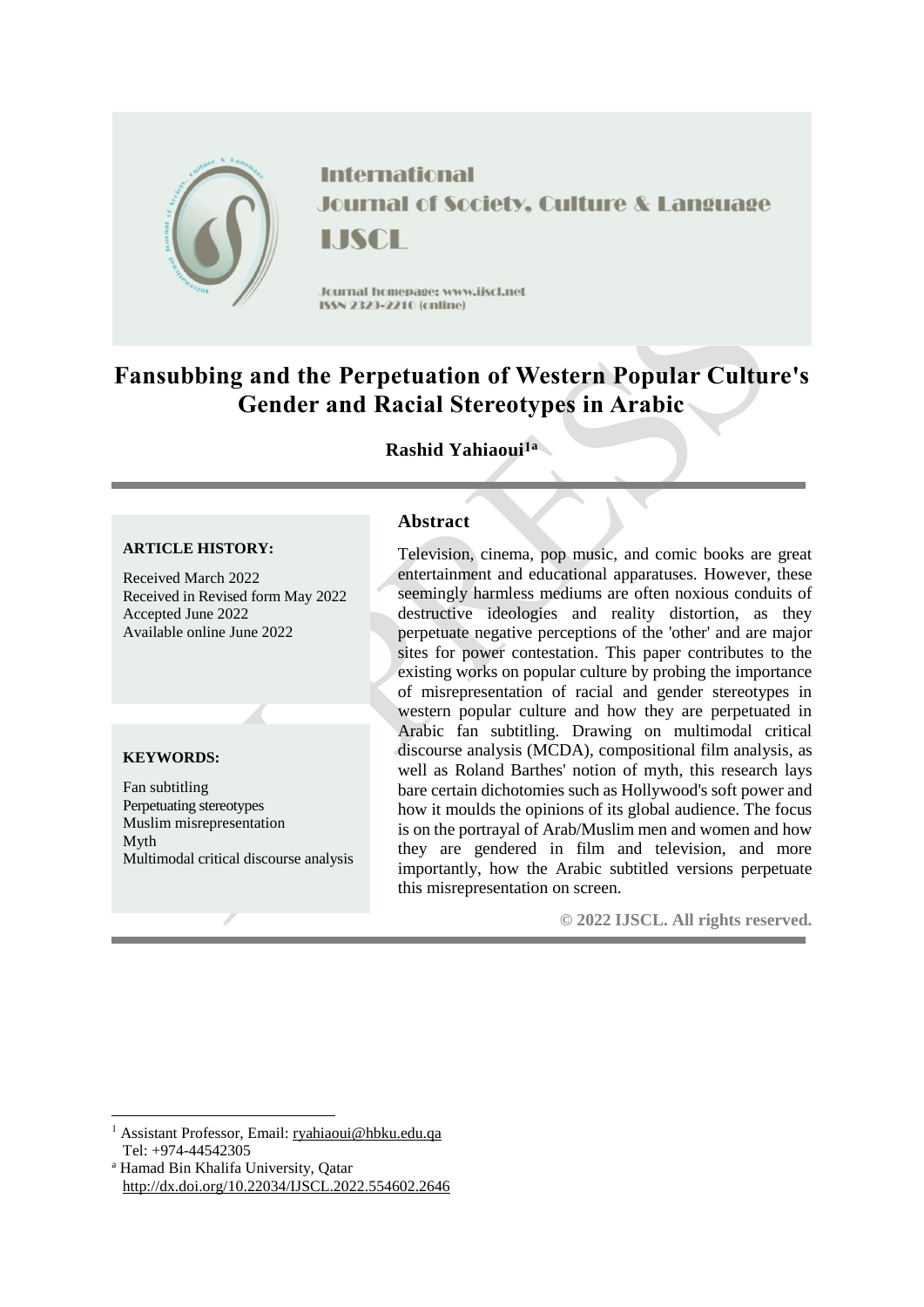#### **1. Introduction: The Spectacle of the Other**

n the documentary *Reel Bad Arabs: How Hollywood Vilifies a People*, Shaheen (2006) describes the pop-cultural portrayal In the documentary *Reel Bad Arabs: How Hollywood Vilifies a People*, Shaheen (2006) describes the pop-cultural portrayal of Arabs as "a one-dimensional caricature, a cartoon cut-out, used by filmmakers as stick villains and as comic relief". Muslims in general and Arab men and women in particular, have been portrayed, for many decades, as the *Untermensch*. This demeaning stereotyping is deeply rooted in the imperialist mindset and Orientalist misrepresentation of the 'exotic' Middle East, where it is axiomatic that Arab men are seen as wealthy, lustful, decadent, and patriarchal half-wit denizens of the deserts surrounded by a harem of subservient women and belly dancers whose sole purpose in life is to satisfy the man's whims and desires.

In recent years, notably since 9/11, many western media outlets have escalated their accusatory rhetoric against Muslims and Arabs by adding more labels to their dehumanizing repertoire of unfounded allegations; terrorists, fundamentalists, and suicide bombers are but a few newly found maligning attributes. This could also arguably be ascribed to the element of fear of the 'alien other' whose cultural and moral values are in direct conflict with the mainstream worldview of the West; as Esposito (1995) asserts, "Fear of the Green Menace (green being the color of Islam) may well replace that of the Red Menace of world communism" (p. 5), and this was even before the events of 9/11 and the ensued distortion of the Muslim world socio-political realities. He goes on to say that western policymakers, like the media, "have too often proved surprisingly myopic, viewing the Muslim world and Islamic movements as a monolith and seeing them solely in terms of extremism and terrorism" (Esposito, 1995, p. 5). Misrepresentations of Muslim and Arab characters in western media texts are commonly guided by the distorted narrative of Orientalism, which permeates characters with a series of negative tropes and undertones. This lack of discernment and oversight of its broader implications is best carried through the 'entertainment' industry. Hollywood, as America's dynamic soft power, has been the main conduit of such narrative through its depiction of Muslims and Arabs to influence people's opinions and create a hyperreality to justify the nation's political and/or military action as and when deemed necessary (the invasion of Iraq and Afghanistan and the embargo on certain Muslim countries' citizens to enter the US is a case in point).

Films play a pivotal role in shaping people's opinions and constructing their worldviews as they form a potent multimodal discourse. Foucault (1980) argues that representation becomes part of the recognized discourse and harvests new knowledge about the represented, which could be understood as an exhibition of power by one group over another. It follows that the fabric of the world and its gestalt are couched in a system so closely tied to social and political supremacy, and a basic understanding of this vast fabric requires recourse to history and the genealogy of war and battle. Foucault (1980) asserts that dialectics circumvents "the always open and hazardous reality of conflict by reducing it to a Hegelian skeleton", whereas semiology is but "a way of avoiding its violent, bloody and lethal character by reducing it to the calm Platonic form of language and dialogue" (pp. 114–115). Since power is the force that produces knowledge and discourse, it is crucial to critically examine Hollywood's stereotyping of Muslim and Arab men and women and how such misrepresentation has been perpetuated through audiovisual translation (AVT) into Arabic or through fan subtitling to be more precise, as such perpetuation is an example of how local perceptions of the self and gender relations in the Arab world are easily influenced and controlled.

### **2. One Thousand and One Stereotypes**

Drawing on the Foucauldian notion of power and its regulation of discourse and knowledge, Hall (1997) postulates that representation is an inherent component in the constitution of things, seeing that it is what "connects meaning and language to culture" through difference (p. 15). When representations turn into a racialized regime that demarcates the privileged from the oppressed, the acceptable from the pathological, and the civilized from the 'other', that is when it enters the domain of symbolic violence because it is basically the exercise of symbolic power. The West's knowledge about the Arab fits into and is ingrained in the canon of orientalism, which Edward Said (1978/2003) describes as an imbalanced discourse that aims to control, manipulate, incorporate, and expand the fissure between the orient and occident by creating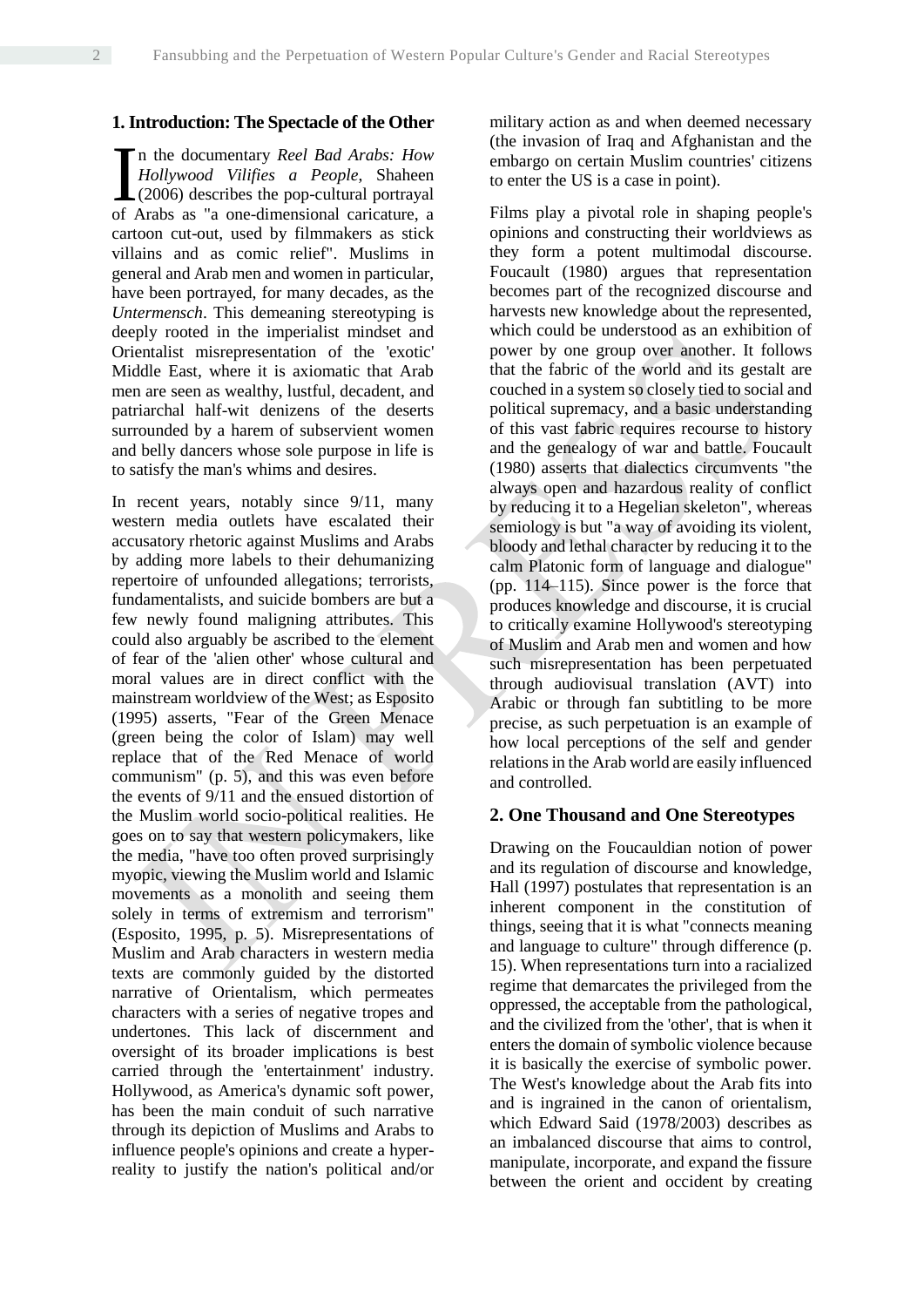simulacra that are politically, culturally, intellectually, and morally motivated. What filmic misrepresentations do is turn the exoticism into an aesthetic that mechanically disseminates reductive oriental policy about Arabs in relation to Islam. To this end, not only do Hollywood's narratives market and propagate stereotyping, they also institutionalize prejudice and Islamophobia by generating "misinformed perceptions that have the weight of established facts" (Lester, 2020, p. 109). In fact, Said (1997) confesses his inability "to discover any period in European or American history since the Middle Ages in which Islam was generally discussed or thought about *outside* a framework created by passion, prejudice, and political interests" (p. 24). This statement is hardly surprising since the whole gamut of the orientalist discourse relies on the glorification of western knowledge and forcing the 'third world' to abide by such an imperialistic legacy (Kothari, 1997).

# **3. Once upon a Translation**

It is often the case that stock images can percolate through the translation of audiovisual texts and so "contribute greatly to perpetuating certain racial stereotypes, framing ethnic and gender prejudices, and presenting viewers with outdated role models and concepts of *good* and *bad* seen as rigid, diametrically opposed" (Díaz Cintas, 2012, pp. 281–282). For instance, Cortés (2003) posits that exoticism foregrounds untranslatability because the whole terrain of exoticist thought is installed in the etic perspective within which the other is visualized in terms of the familiar. In other words, the fascination with the uncanny "control[s] the metonymic gap between cultures" since it is associated with authoritative knowledge (Cortés, 2003, p. 157). In her study on stereotyping and linguistic variation in dubbing into Italian, Dore (2020) argues that using target-oriented strategies, such as localization, can foster negative stereotypes in the target culture when linguistic profiling is at play. Similarly, Di Giovanni (2007) illustrates how translation can easily turn into a hegemonic site for mediating 'otherness' when the "distorted cultural metonymies are […] being drawn from a codified repertoire which is shared by the Western world" (p. 101). Hong's (2009) focus on rendering verbal images also corroborates the view of translation as "part of a larger

process of cross-cultural reproduction of images" that ultimately informs stereotyping and the regularisation of cross-cultural reproduction of images (p. 72). It is not untrue that capturing the spirit of the original is integral, but it is also valid to say that recreating the original ethos could feed into the stigma between the narrating self and narrated 'other'. When trying to conciliate cultural differences and mitigate xenophobic ideologies, it is plausible that normalizing strategies are an ideal option since they neutralize prejudices and racist stereotypes (Dore, 2020). Leonardi (2008) bolsters the truism of this claim by asserting that standardization should not be thought of only as nationalistic control, but as "a means of helping the 'others' fit in with the socio-cultural and linguistic community they come in contact with" (p. 170). Although her analysis is dub-focused, she briefly touches upon the foreignizing quality of subtitling, wherein the sense of otherness remains intact in translation by allowing it the freedom to express itself. Leonardi offers a way of rethinking dubbing and subtitling, but either way, it does not repudiate the fact that may it be domestication or foreignization, "any form of audiovisual translation […] ultimately plays a unique role in developing both national identities and national stereotypes" (Baker & Hochel, 2001, p. 76).

### **3.1. Fan Subtitling: When Amateurs Take on the Mantle**

The foreignizing quality is most perceptible in fan subtitling or fansubbing, which is a pervasive practice in the Arab world. Khalaf et al. (2014) identify amateur subtitlers as "anonymous figures that [*sic*] use nicknames and normally do not adhere to common professional subtitling norms" in a sense, they "revolt against the professional and interventionist norms and conventions" (p. 39). Pérez-González (2014), however, looks at the fansubbers' formal approach from the opposite side of the lens, stipulating that providing the fans with an authentic spectatorial experience is *per se* an interventionist practice as it "seeks to redress the shortage and cultural insensitivity of commercial translations" (p. 17). In another study, Pérez-González (2020) stresses the importance of visual styling and materiality to mirror the aesthetical and pictorial fabric of the audiovisual text, even if it "does not allow for a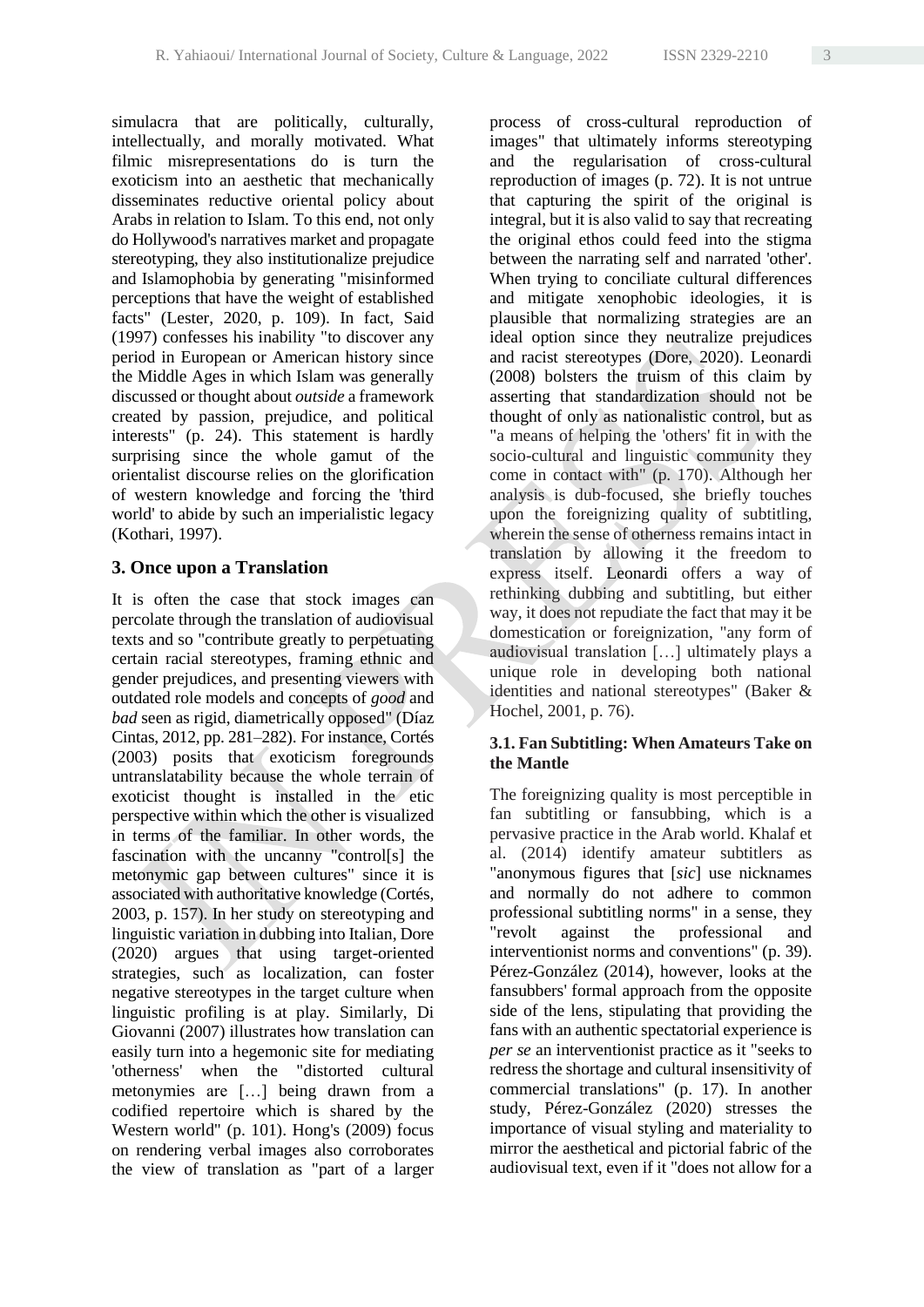smooth reading experience" (p. 174). Nornes (1999) has had previously discussed fansubbing as a form of 'abusive subtitling' that "does not present a foreign divested of its otherness but strives to translate from and within the place of the other by an inventive approach to language use and the steady refusal of rules" (p. 29). On similar lines, Duguid and Thomas-Hunt (2015) suggest that resisting and raising awareness of stereotyping can paradoxically create a norm for stereotyping. In other words, the more a person is exposed to stereotypical behaviors, the more one is inclined to automatically engage with and activate analogous patterns. Accordingly, it is never far from possible that fansubbing can produce a similar effect based on its "daring formal tendencies" (Dwyer, 2012, p. 218).

Being cognizant of the fans' needs, fansubbers keep the foreign cultural references intact to bring the target audience closer to the source text; however, the studies of Eldalees et al. (2007) and Al-Yasin and Rabab'ah (2019) indicate that fansubbers resort to euphemistic equivalents when translating tabooed terms to align with Arab culture norms. Looking at the fan subtitling scene will show a galore of studies tackling English, French, Spanish, Chinese, Italian, and Iranian non-professional subtitling, but a paucity for the English-Arabic language pair. Moreover, scarce as it is, the existing Arabic literature appears to be limited to either delineating errors, comparing professional subtitling with its non-professional counterpart, or focusing on taboo and swear words. However, to my knowledge, no studies have been carried out to evaluate the role fansubs play in the perpetuation of racial and gender stereotypes. To overcome this blind spot, this study examines the portrayal of Arab/Muslim men and women and how they are gendered in film and television, and more importantly, how the Arabic fan-subbed versions perpetuate this misrepresentation on Arab screens and what are its effects on Arab audience. Therefore, the aim is not to delineate the motivations behind a particular choice but rather to probe into the impacts of maintaining the film's sense of otherness.

# **4. "The Falsely Obvious": Myth Meets Multimodality**

This study leans on compositional film analysis and Roland Barthes' (1957/1991) understanding

of semiotics as elaborated in his *Mythologies*, which will be used to interpret what compositional film analysis finds. Furthermore, a multimodal critical discourse analysis (MCDA) of racial and gender misrepresentation is employed to address how, in addition to the linguistic verbal component, images construe identity by deploying the semiotic features to attain certain discursive goals in a given context. Barthes's idea is that signs operate within a mythological system constructed and made natural by bourgeois ideology and mass culture. His book is crucial in unmasking the mechanics of this nebulous artifice "that creeps into the appearances of daily banalities and tends to define as 'natural' what is not natural at all" (Pezzini, 2017, p. 352). Thus, the notion of 'myth' is a value-bearing form of signification that is defined by the way a message is uttered rather than the object itself: it is a second-order semiological system and a metalanguage where signs are 'parasitically corrupted' by motivation and so are transformed into a new signifying function and meaning. In other words, mythical significations are formulated only after emptying the signs from their denoted properties and refilling them with connoted values, i.e., the cultural message is imprinted on the literal message, the latter which then matures into a supporting system of the symbolic message (Barthes, 1977). As Barthes (1957/1991) writes, "[m]yth hides nothing and flaunts nothing: it distorts; myth is neither a lie nor a confession: it is an inflexion" (p. 128). In the cinematic plane, the whole thrust of the Barthesian myth provides an insightful means for mapping the latent semiotic nuances that guide a specific reading, especially since each signifying code is carefully planned within the filmic narrative.

Barthes's semiotic theory is completely in tune with MCDA in that the latter is also concerned with the dynamic interaction of multimodal codes and the unraveling of "buried ideologies in texts, to show how the powerful seek to recontextualize social practice in their own interests and maintain control over ideology" (Machin, 2016, p. 323). By way of illustration, Machin (2013) introduces the image of a woman in a full Burkha who would, regardless of the impossibility for such an image to be representative of all Muslims, immediately represent 'Muslimness' and be placed within a frame of values, difference, and threat. But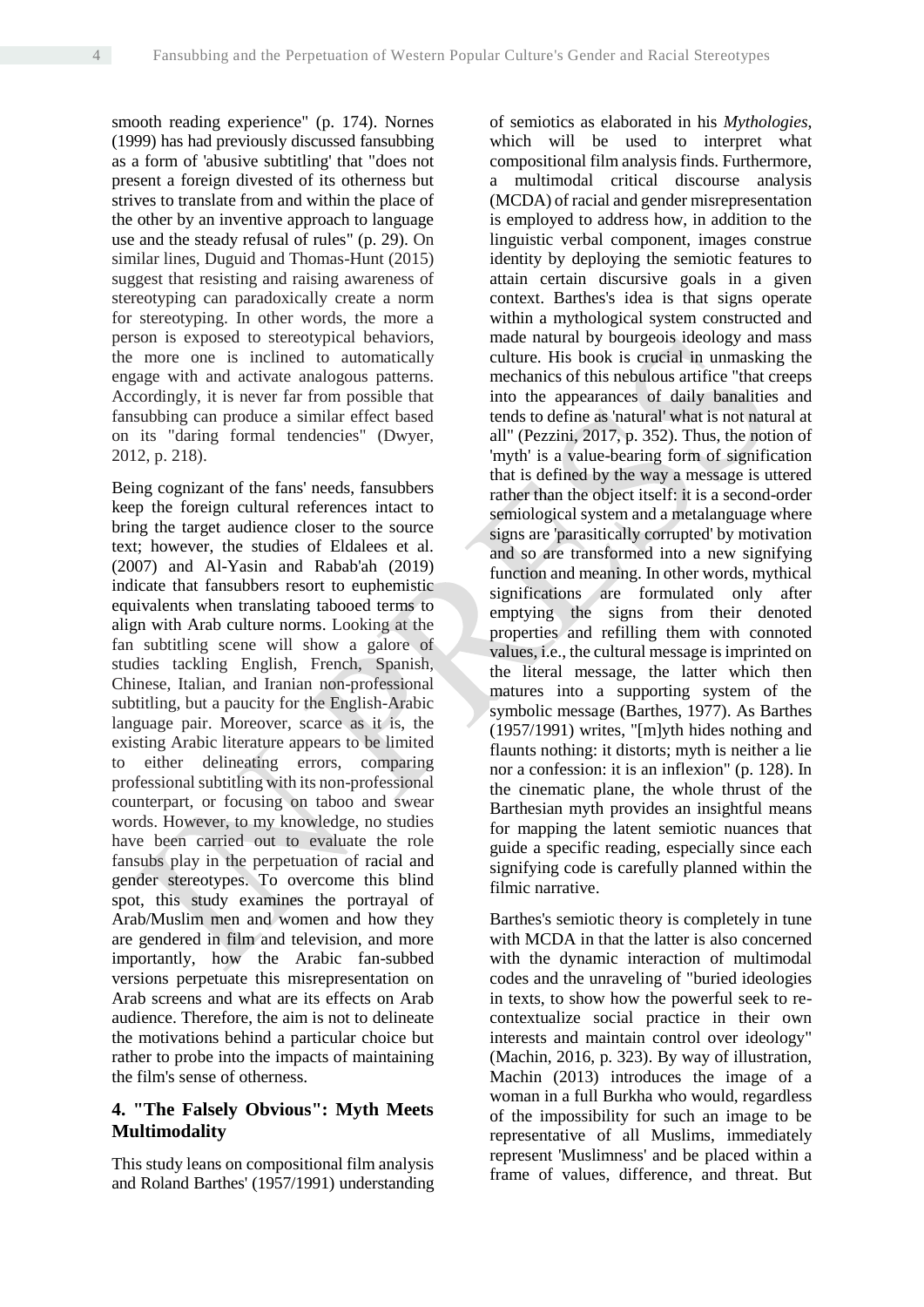what the image signifies transcends its meaning: Islam is a fundamentalist religion, and the Burkha symbolizes patriarchal oppression (the promotional poster for season four of Showtime's *Homeland* is an exemplary case). According to Chaume (2018), CDA is insightful for understanding how discourse reproduces or resists socio-political inequalities and power abuse, and more so in translation, given that it "can either legitimize or battle current political interpretations of violent conflicts, gender inequalities, power relations, and so on" (2018, p. 52). Therefore, CDA, in one way or another, is concerned with choice: "which information to include or to exclude, what to make explicit or leave implicit, what to foreground or background, what to thematize or unthematize, which categories to draw upon to represent events" (Schäffner & Bassnett, 2010, p. 8). However, what differentiates MCDA from its predecessor is its ability to demystify the distribution of visual cues into meaningful signs and how they participate in the reproduction or contestation of dominant truths, as well as unraveling issues of presence and absence (Jancsary et al., 2016).

# **5. Image and Language Intertwined**

Films are orchestrated semiotic systems where the visual and the verbal are subject to ideological framing. What is complex about such cohesion is that the subtitles have to seamlessly become part of this system, interacting with and relying on the information transmitted visually and acoustically without sounding dramatically different (Díaz Cintas & Remael, 2014). The fansubs under scrutiny follow a literal approach, but they simultaneously recreate the original stereotypes, which can influence the viewers' perception. Identifying

the type of influence the following fansubs exert can only be speculated for two reasons. First, fan subtitlers are part of tight-knit online communities that have hardly been penetrated. Therefore, subtitling methods and cultural and political dynamics are little known, not to mention their tendency to vary between groups and countries. Second, reception studies are more quality-focused, tending to measure the immersion of the audience using experimental designs (Di Giovanni, 2018; Orrego-Carmona, 2016) or the eye-tracking system (Massidda, 2015).

Dinsey's *Aladdin* (1992) can be taken as an example of how visioning the east is double marred by orientalist imagery and mythmaking. The folkloric tale, as Bourenane (2020) clarifies, has no Arabic roots and was added by the French orientalist Antoine Galland in his translation of *One Thousand and One Nights*, which allowed the tale to be reinterpreted without a normative basis. Nonetheless, the 1992 version proved to be the main reference despite its radical and exploitative dimensions. For example, the film uses the oversaturated yellow tint to distinctly distinguish Agrabah as impoverished and unhygienic. Arabic accent is exclusively associated with the film's antagonists (Kazeem, the palace guards, Prince Ahmed, the shop owner who threatened to cut Jasmine's hand off for stealing an apple), which, in turn, pairs Middle East in general and Islam in particular with villainy and barbarism. Lastly, female figures are sexualized and objectified and seen as more likely to wear revealing outfits or the veil as "an erotic prop for American fantasy" (Addison, 1993, p. 10). Table 1 below illustrates how stereotypes are conveyed.

| <b>Source text</b>                                    | <b>Arabic fansub</b>                                                                                  |
|-------------------------------------------------------|-------------------------------------------------------------------------------------------------------|
| 1. Kazeem: I had to slit a few throats, but I got it. | كظيم: اضطررت أن أشق عدة حناجر ، لكنني أتيت بها.                                                       |
| (00:03:31)                                            |                                                                                                       |
| 2. Razoul: I'll have your hands for a trophy, street  |                                                                                                       |
| rat!                                                  | رازول: سوف أعلق يديك على النصب التذكاري يا فأر الشار ع!<br>علاء الدين: كل هذا من أجل ر غيف من الخبز ؟ |
| Aladdin: All this for a loaf of bread?                |                                                                                                       |
| (00:06:50)                                            |                                                                                                       |
| 3. Guards: Riff raff, street rat, scoundrel!          | حرس السلطان: أرعن، فأر شوارع، وغد!                                                                    |
| (00:07:54)                                            |                                                                                                       |
| 4. Prince Ahmed: Out of my way you filthy brats!      |                                                                                                       |
| (00:10:51)                                            | الأمير أحمد: ابتعدا عن طريقي أيها القذران                                                             |
|                                                       |                                                                                                       |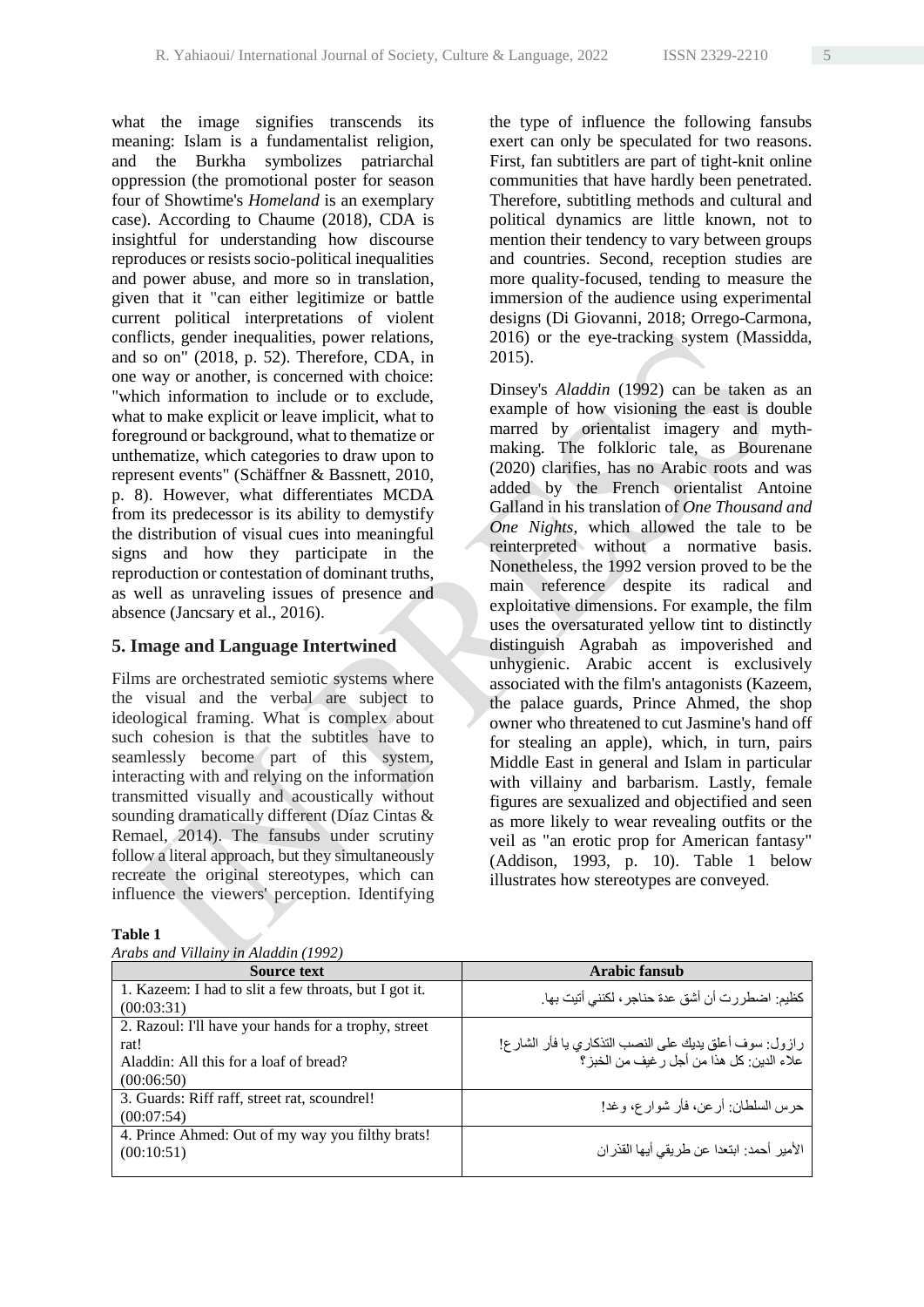| 5. Jafar: I wish to rule as high as sultan!<br>(1:11:00)          | جعفر : أريد أن يكون لي سلطات نافذة كالسلطان! |
|-------------------------------------------------------------------|----------------------------------------------|
| 6. Jafar: Well, pussycat, tell me more about myself.<br>(1:16:65) | جعفر : الآن يا قطتي، حدثيني بالمزيد عن نفسي. |

After the peddler is introduced, the viewer is immediately met with Jafar and his henchman of a thief, Kazeem, who "had to slit a few throats" to get half of a golden scarab. As example 1 shows, the word-for-word rendition (اضطررت أن أشق عدة حناجر، لكنني حصلت عليها) establishes the trope of the barbaric, evil Arab from the very beginning, and it is the reason why Kazeem was 'less than worthy' to enter the cave. Likewise, in example 2, the royal guards are depicted as fanatic zealots. In this scene, they are chasing after Aladdin for stealing a loaf of bread, and Razoul, the captain of the royal guards, shouts "I'll have your hands for a mu النصب ) "!trophy, street rat التذكاري يا فأر الشارع). The act of stealing, as per the Islamic jurisprudence, is punished by amputating the offender's hand, albeit applying the penalty is subject to strict conditions and is carried out only after meticulous assessment. However, Aladdin's dismayed response "all this for a loaf of bread?" and the intonation by which the utterance is delivered communicates feelings of censure for the apparent brutality. In addition, keeping the hands "for a trophy" insinuates the Razoul's boastful pride in spilling blood. These introductory scenes set the overall oppositional tones between the virtuous American-accented, clean-shaven Aladdin and the villainous hideous-looking Arabs, thus subliminally demarcating the off-balanced politics of western superiority and oriental inferiority. As examples 3 and 4 demonstrate, Arab characters are also characterised by their use of profane language to reflect their immorality and foul enmity. The guards call Aladdin a "riff raff, street rat, scoundrel" ( ،أرعن وغد ،شوارع فأر(, and prince Ahmed is seen

**Table 2**

| The Oppressed Female Figure in Aladdin (2019) |  |  |  |  |  |  |
|-----------------------------------------------|--|--|--|--|--|--|
|-----------------------------------------------|--|--|--|--|--|--|

scolding two urchins for obstructing his parade and shouting "out of my way you filthy brats" .whip his draws he as) ابتعدا عن طريقي أيها القذران) Moreover, Jafar's egoistic wish "to rule as high as sultan" and its translation ( أريد أن يكون لي كالسلطان نافذة سلطات (in example 5 reflects the portrayal of the power-crazed, hook-nosed Arab. After being granted his first wish, Jafar enslaves Jasmine and threatens to beat her for refusing to wed him. Soon afterward, Jasmine seductively feigns interest in Jafar as a distraction, and the man thinking his second wish is granted, remarks, "well, pussycat, tell اآلن يا قطتي، حدثيني بالمزيد ) "myself about more me نفسي عن(. Similar to prior examples, example 6 reveals how the synergies between the visual and the verbal are designed to accentuate the stereotypes and blur the viewer's perception using a mixture of myths and symbols; in this case, the objectification of women and the hegemony of masculinity.

Fast forward twenty-seven years later, Guy Ritchie's live-action adaptation has repackaged Disney's outmoded stereotypes anew when it comes to female representation and racial ethnicity, or as Islam and Akter (2020) called it, serving "the old rum in the new bottle" (p. 72). Princess Jasmine, like the rest of the females, is reduced to the passive sex object, a feminine sign representing women as 'not men' and signaling their absence as women (Islam & Akter, 2020). Moreover, Richie creates a scene where Jasmine gives a dance performance, and it is, in some sense, the only time she is given agency. This goes to show that women are only noticed and perceived through the body, as Table 2 demonstrates.

| The Oppressea Female Figure in Aladain (2019)                                                                                                                     |                                                                                                         |
|-------------------------------------------------------------------------------------------------------------------------------------------------------------------|---------------------------------------------------------------------------------------------------------|
| <b>Source text</b>                                                                                                                                                | <b>Arabic fansub</b>                                                                                    |
| 7. Jafar: Life will be kinder to you, princess, once<br>you accept these traditions and understand it's better<br>for you to be seen and not heard.<br>(00:23:00) | جعفر : ستصبح الحياة أيسر عليك أيتها الأميرة فور أن تتقبلي هذه<br>العادات، وتدركي أن المهم مظهرك لا رأيك |
| 8. Genie: Heard your princess was hot! Where is<br>she? And that, good people, is why he got all cute<br>and dropped by.<br>(00:58:17)                            | المارد: سمعت بأن أميرتكم مثيرة، فأين هي؟ ولهذا يا أهل الخير<br>تلطف ومر بكير                            |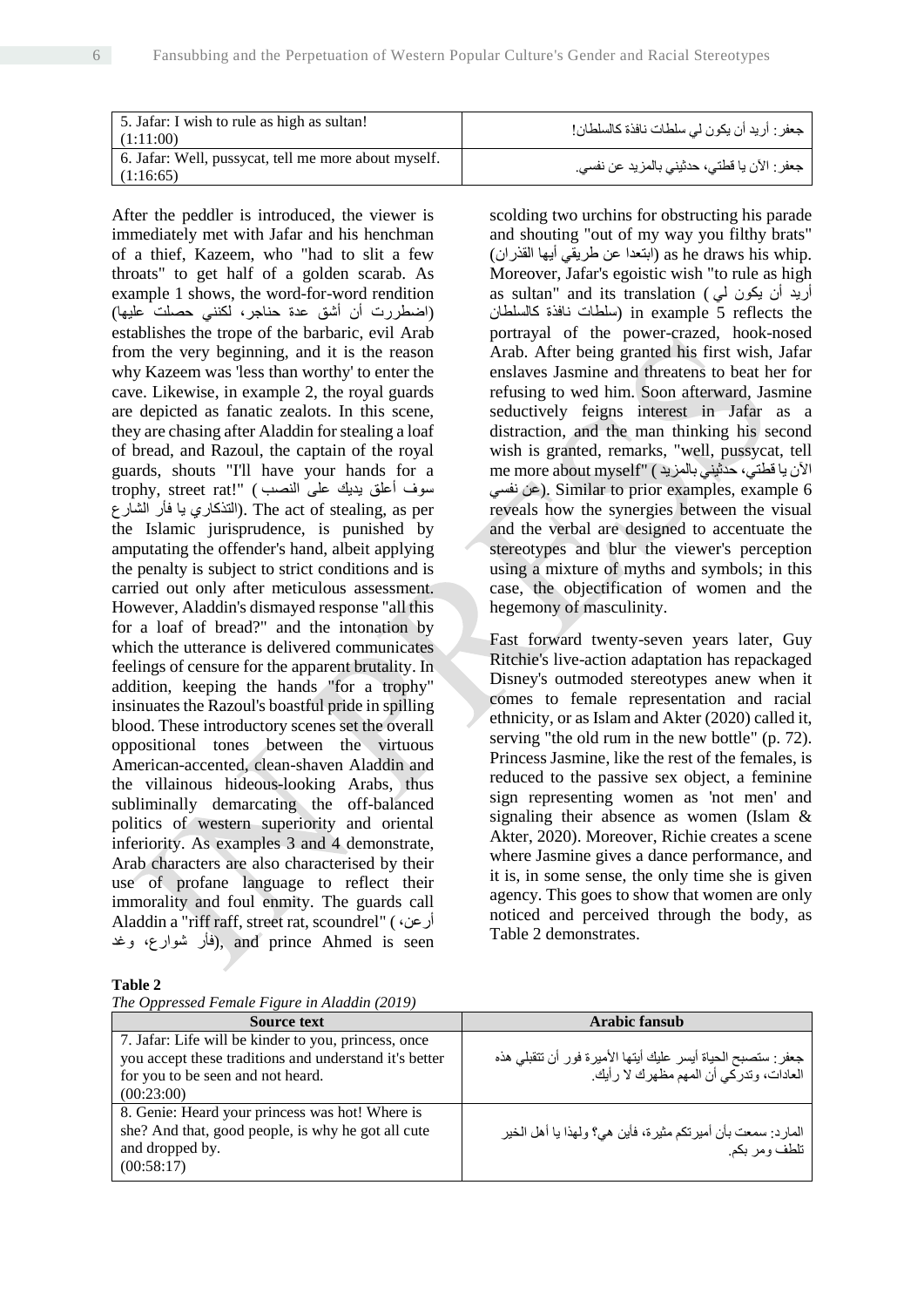| 9. Jasmine: It's a wheel!                      |                                                         |
|------------------------------------------------|---------------------------------------------------------|
| Aladdin (as prince Ali): It's very expensive.  | باسمبن انها عجلة!                                       |
| Jasmine: And what do you hope to buy with this | علاء الدين (منتحلاً شخصية الأمير على): إنهاباهظة الثمن. |
| expensive?                                     | ياسمين: وماذا نأمل بأن نشتري بهذا الشَّيء باهظ النَّمن؟ |
| Aladdin: You!                                  | علاء الدنن أنتI                                         |
|                                                | $\left[\ldots\right]$                                   |
| Jasmine: Are you suggesting I'm for sale?      | ياسمين: هل تشير إلى أنني للبيع؟                         |
| Aladdin: Of course!                            | علاء الدين بالطبع!                                      |
| (01:01:07)                                     |                                                         |

In example 7, Jafar reminds Jasmine of her peripheral place as traditions entail and that it is "better for [her] to be seen and not heard" ( المهم مظهرك لا رأيك). The placement of "traditions" (عادات (in the dialogue implies the rigidity and backwardness of Arabs that it is an inherent part of Arab culture to subjugate and silence women. Examples 8 and 9 correspondingly display how male characters choose the female body over the mind. For example, Genie concludes the exquisite parade of Aladdin with the insulting "heard your princess was hot! (سمعت بأن أميرتكم مثيرة، فأين هي؟) "?she is where and follows it with "and that, good people, is why he got all cute and dropped by" ( أهل يا ولهذا الخير تلطف ومر بكم). Jasmine's prompt withdrawal from the palace balcony is a clear response to the phallic mentality that views women as a spectacle of and for pleasure: it is only because the princess is "hot" (مثيرة) that Aladdin came to visit. This is blatantly sexist humour disguised as "benign amusement", which can potentially "cultivate distress and harassment for women and to facilitate tolerance of sexism and discriminatory behavior among men" (Woodzicka & Ford, 2010, p. 174). In fact, Jasmine is insulted for the third time when the wooing Aladdin, disguised as prince Ali, presents a very expensive gift to buy her hand in marriage and explicitly confirming that she is, indeed, for sale. What concerns us here is that the subtitles, in trying to maintain the integrity of the original text, not only protracts Hollywood's gender stereotypes about women, but also identifies them as part of the mythical discourse that depicts Arabs as sex-obsessed. Admittedly, 2019 *Aladdin* metaphorically eternalises the myth of the old world instead of building a 'whole new world'. As O'Sullivan (2011) notes, linguistic stereotyping is emblematic of Hollywood's colonial discourse

since "the subtitled speakers appear to be offering confirmation in their 'own' voices of the existing practices that were being attributed to them all along" (p. 132), and because subtitles represent the source dialogue, they tend to reproduce these stereotypes. The result is ironically a self-perpetuating cycle of the antagonistic worlds of the East and the West, with the possibility for Arab viewers, mostly children, to consciously or unconsciously adopt or mimic such discourse. Also, it is important to note that the film falsely projects the idea that all Arabs are Muslims and all Muslims are Arabs. Specifically, the terms' shah' and 'nabob' in the song "Friend Like Me" blur the cultural lines, and the characters barely speak Arabic, wear Turkish-inspired attire, and dance in an Indian-like style.

Television shows are also a platform where myths are a centripetal force. The Arab/Muslim terrorist stereotype is markedly overexpressed in shows such as *24*, *The West Wing*, *Jack Ryan*, *Homeland*, *Tyrant*, *Sleeper Cell*, and *Bodyguard*. The British drama series *Bodyguard* opens with a slow-burn narrative about a possible threat on a train. At first, terms such as 'Asian' (آسيوي) and 'suicide bomber' (مفجر انتحاري) are used before switching to a more anti-Islamic tone after knowing that the attacker is no other than Nadia, a Muslim woman wearing an explosives vest. Pears (2022) states that *Bodyguard* exploits the constitutive discourse of counterterrorism and whiteness to devise a redemptive narrative to substantiate British whiteness through the 'war on terror' politics. Relevant to this analysis is Nadia's portrayal at the beginning of the show versus the climactic end, where it is revealed she is the true 'mastermind' behind the attacks. Table 3 displays how the stereotypes are dealt with in translation.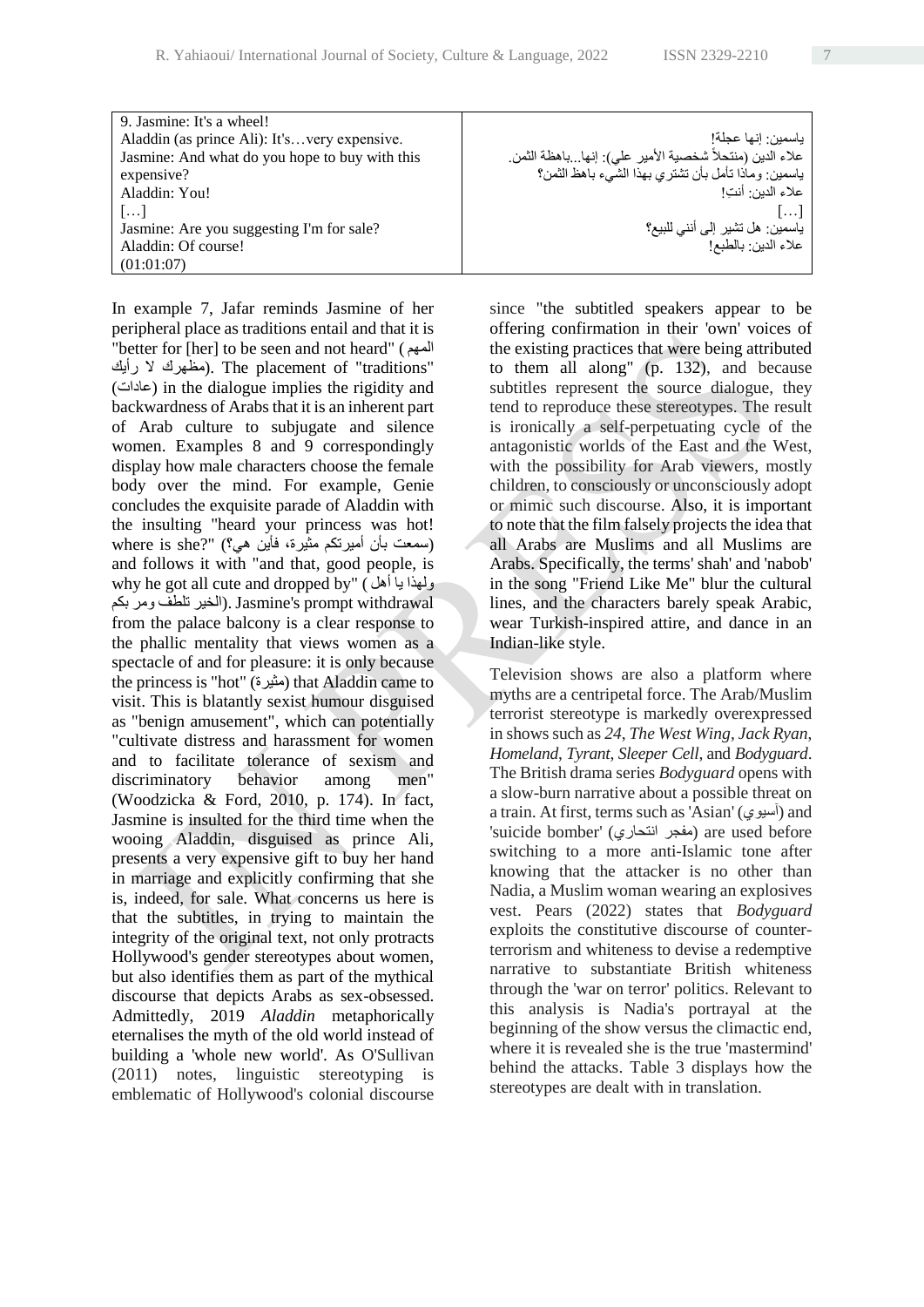#### **Table 3**

*The Terrorist Arab in Bodyguard (2018)*

| Source text                                                                                                                                                                                                                                                | Arabic fansub                                                                                                                                        |
|------------------------------------------------------------------------------------------------------------------------------------------------------------------------------------------------------------------------------------------------------------|------------------------------------------------------------------------------------------------------------------------------------------------------|
| 10. David: The man that was in here before? Is that<br>your husband? [Nadia nods] And your husband<br>wants you to die? You don't have to be a martyr,<br>Nadia. We can deactivate this device, and we can<br>protect you from your husband.<br>(00:11:58) | دايفيد: هل الرجل الذي كان هنا زوجك؟ وزوجك يريدك أن تموتي؟ لا<br>يجب عليك أن تكوني شهيدة. يمكننا إبطال مفعول هذا الجهاز . يمكّننا<br>حمابتك من ز و جك |
| 11. David: why would someone you love want you to<br>kill yourself you've been brainwashed. He has, you<br>have, and I know. I was in Afghanistan.<br>(00:13:29)                                                                                           | دايفيد: لم شخص يحبك بريدك أن تقتلي نفسك؟ لقد تم غسل دماغك.<br>هو وأنت وأنا نعلم هذا كنت في أفغانستان ِ                                               |
| 12. Female reporter (off-screen): Terrorists armed<br>with a suicide vest boarded the London-bound train<br>just before 9 pm last night.<br>$(00:23:43-00:23:56)$                                                                                          | مر اسلة إخبارية: إر هابيون مسلكون بسترة متفجرة ركبوا القطار قبل<br>التاسعة مساءً الليلة الماضية.                                                     |
| 13. Prime minister (off-screen): My government<br>remains resolute in our determination to root out<br>terrorism.<br>(00:24:01)                                                                                                                            | رئيس الوزراء: حكومتي لا تزال صارمة في إصرار ها على اجتزاز<br>الار هاب                                                                                |

In the pilot episode, the traumatic ex-soldier and hero of the show, David Budd, encounters the hijab-wearing Nadia on the train and greets her with a perfect 'alsalāmu ʿalaykum'. David would not have uttered the Islamic greeting were it not for the hijab, which, in the genre of counter-terrorism shows, amounts to the "construction of a conflated Arab/Muslim "look" in turn supports policies like racial profiling", as Alsultany argues (2012, p. 10). There is, therefore, an ever-present amplification of stereotypes via symbolic imagery, yet here, "the image no longer *illustrates* the words; it is now the words which, structurally, are parasitic on the image" (Barthes, 1977, p. 25; original emphasis). That is because David's response, "and your husband wants you to die? You don't have to be a martyr, وزوجك يريدك أن تموتي؟ ال يجب عليك أن تكوني ) "Nadia شهيدة (dialogically re-rationalizes the signs (the hijab and the explosives vest) in line with the clichéd rhetoric about Islam. When Nadia starts to panic, David retorts, "why would someone you love want you to kill yourself? You've been brainwashed". "He has, you have, and I know" لم شخص يحبك يريدك أن تقتلي نفسك؟ لقد تم غسل دماغك. ) 11 and 10 examples As .)هو وأنت وأنا أعلم هذا exhibit, David's language is revealing: Nadia's husband has manipulated her "to be a martyr" and that the British police, the white saviours, "can protect [her]" from her abusive husband. Moreover, using Afghanistan as the political backdrop to justify that both Nadia and her husband have been "brainwashed" invokes a

discourse on the righteousness of Britain vis-àvis Muslim radicalism.

After this 20-minute first act, a number of news reports are heard, all of which interpret the failed attack as the work of a "terror cell" ( خلية إرهابية (that represents "a new and devastating threat to national security" ( لألمن تهديداً جديداًمدمراً الوطني). In example 12, Nadia and the husband become "Terrorists armed with a suicide vest" 13, example in and ,)إرهابيون مسلحون بسترة متفجرة) the prime minister assures that his "government remains resolute in [their] determination to root حكومتي ال تزال صارمة في إصرارها ) "terrorism out على اجتزاز الإرهاب). The reportage is loaded with pejorative terms that further enact the binary framing between the hostile Muslims and innocent westerners. As far as translation goes, the fan subtitler(s) approach keeps intact the source messages with little to no changes, but at the same time, it could be argued that the faithful rendition is a manifestation of the subtitler(s) desire to shed light on the dialectical complexity of the show in relation to reality. For instance, rendering "to root out terrorism" as (اجتزاز الإرهاب) is indicative of the fan subtitler(s) engagement with the represented political status quo: (اجتزاز) connotes the reassertion of white superiority and innocence by evoking the subtle image of sheep that needs to be shorn. As Mansour (2014) states, amateur subtitlers will sometimes sharpen the semiotic ensemble of audiovisual material to bring to the fore the political multitudes underneath the rigid stereotypes. The emphasis is on educating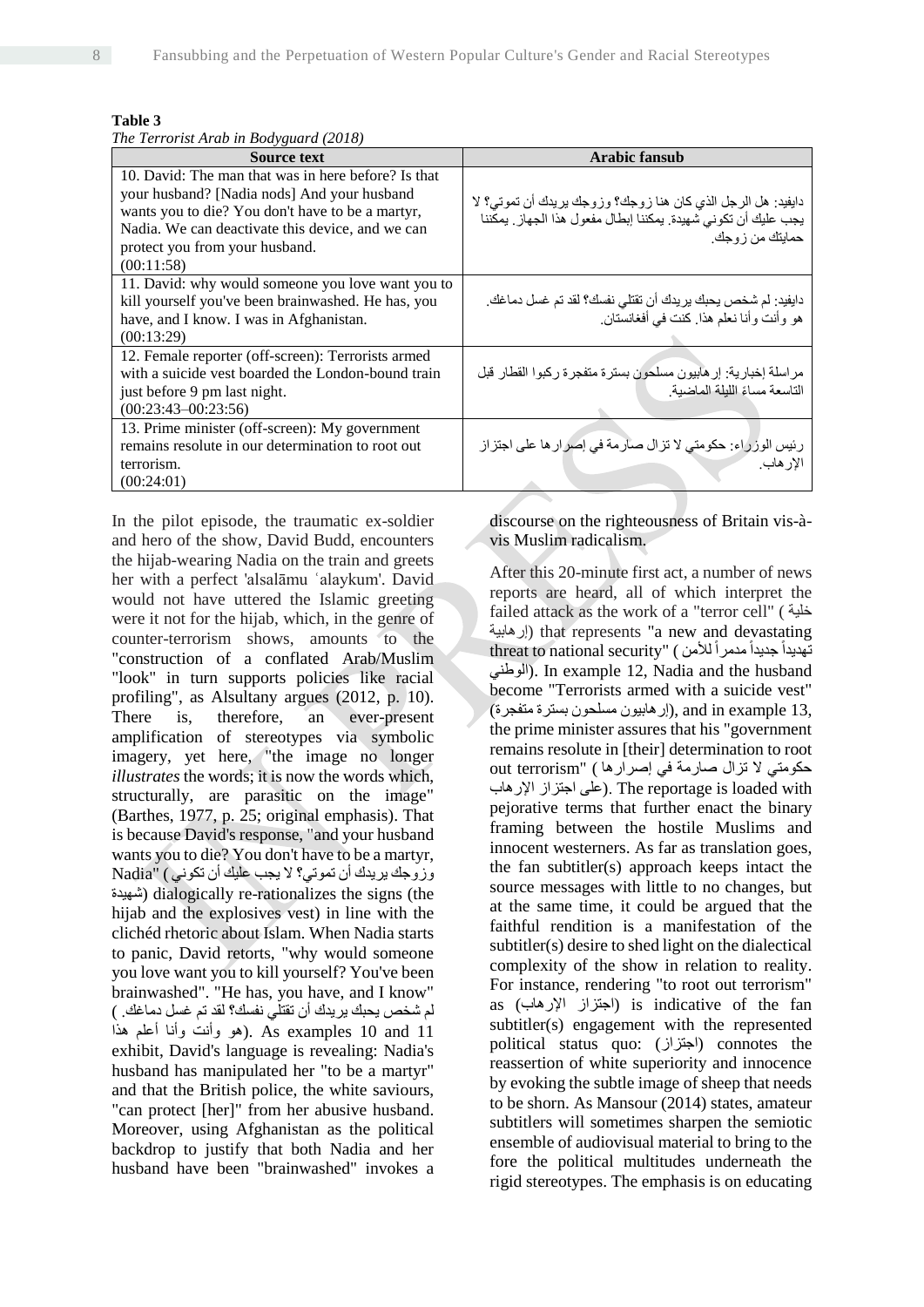the public and allowing them the opportunity to negotiate the on-screen narrative with realworld narratives; to expose the strategies mythmakers use to create racialized images. The need for this will be more pressing by the end of episode 6, where a reversal in gender roles takes place but with the usual set of stereotypes.

| abie |  |
|------|--|
|------|--|

*Reversal of Stereotypes via Stereotypes in Bodyguard (2018)*

| <b>Source text</b>                                     | Arabic fansub                                                         |
|--------------------------------------------------------|-----------------------------------------------------------------------|
| 14. Nadia: I built all the bombs. You all saw me as a  |                                                                       |
| poor, oppressed Muslim woman. I am an engineer. I      | ناديا: أنا صنعت كل المتفجر ات، كلكم ر أيتموني كامر أة مسكينة          |
| am a Jihadi.                                           | مسلمة مضطهدة أنا مهندسة، أنا جهادبة                                   |
| (01:07:58)                                             |                                                                       |
| 15. Nadia: I invented that story [that a man supplied] |                                                                       |
| the bomb to her husband because police sergeant        | ناديا: اختر عت تلك القصة لأن الرقيب "باد" كان يريد أن يصدقها،         |
| Budd was so eager to believe it. And so stupidly       | وكان سيصدقني بغباء                                                    |
| eager to believe me.                                   |                                                                       |
| (01:08:36)                                             |                                                                       |
| 16. Rayburn: Why did you conspire with                 |                                                                       |
| nonbelievers?                                          |                                                                       |
| Nadia: For money. Money to build more bombs and        | رايبورن: لم تتأمرين مع غير المؤمنين؟                                  |
| buy more guns and spread the truth to our brothers     | ناديا: من أجل المال ِ المال لصنع متفجرات أكثر وشراء أسلحة أكثر ،      |
| and sisters throughout the world; so that the world    | ونشر الحقيقة لإخواننا وأخواتنا حول العالم ليعلم العالم بأننا طعنا قلب |
| could be convinced that we had put a sword through     | الحكومة البر يطانية                                                   |
| the heart of the British government.                   |                                                                       |
| (01:09:16)                                             |                                                                       |
| 17. Nadia: But look how I have atoned. I have helped   | ناديا: ولكن انظري كيف كفَّرت عن خطئي، ساعدت القضية بعشرات             |
| the cause a thousand times more.                       | الأضعاف                                                               |
| (01:09:39)                                             |                                                                       |

Table 4 contours the drastic reframing of Nadia as hyper-aggressive and hostile, which is another manipulative technique to indoctrinate misrepresentations. As seen in examples 14 and 15, the brazen Nadia finally 'drops the act' and confesses with an air of power, "I built all the bombs. You all saw me as a poor, oppressed Muslim woman. I am an engineer. I am a أنا صنعت كل المتفجرات، كلكم رأيتموني كامرأة ) "Jihadi fan The .)مسكينة مسلمة مضطهدة. أنا مهندسة، أنا جهادية subtitles succeed in projecting the authoritative transformation, but more notably, the underlying agenda of incriminating Islam and turning jihad into a synonym for terrorism and violence. In addition, she answers with "because police sergeant Budd was so eager to believe it. And so stupidly eager to believe me" لأن الرقيب "باد" كان يريد أن يصدقها، وكان سيصدقني ) بغباء (when asked why she fabricated the story of the bomb supplier. Preserving the repetition of "eager to believe" in the target text highlights the polemical representation of Muslims as egoistic, arrogant, dishonest, and untrustworthy. The final revelation in example 16 comes as no surprise as it furthers the already established tropes. Nadia's ulterior motive behind conspiring with nonbelievers is "for money,

money to build more bombs and buy more guns and spread the truth to our brothers and sisters throughout the world. So that the world could be convinced that we had put a sword through the heart of the British government" ( أجل من المال. المال لصنع متفجرات أكثر وشراء أسلحة أكثر، ونشر الحقيقة إلخواننا وأخواتنا حول العالم. ليعلم العالم بأننا طعنا اللبريطانية). The utterance joins a conglomerate of tropes to fuel political polarisation. Terms like "money", "guns", "bombs", "truth" and "sword" create a chain of negative associations that, at the core, aim to embellish the British self-image and reposition the white hero on the 'good side'. The subtitles reproduce the same binary ideologies, yet, using the verb "طعنا" (stabbed) in lieu of "put a sword" captures the emotive hostility the show is attempting to disseminate. This is also evident in example 17, in which "but look how I have atoned. I have helped the cause a thousand times more" has been subtitled as ولكن انظري كيف كفّرت عن خطئي ، ساعدت القضية ) connecting ,Interestingly .)بعشرات األضعاف Nadia's idea of atonement with "cause" (القضية( recalls Budd's story of redemption and reclamation. The translation preserved the opposition and contrast between the characters,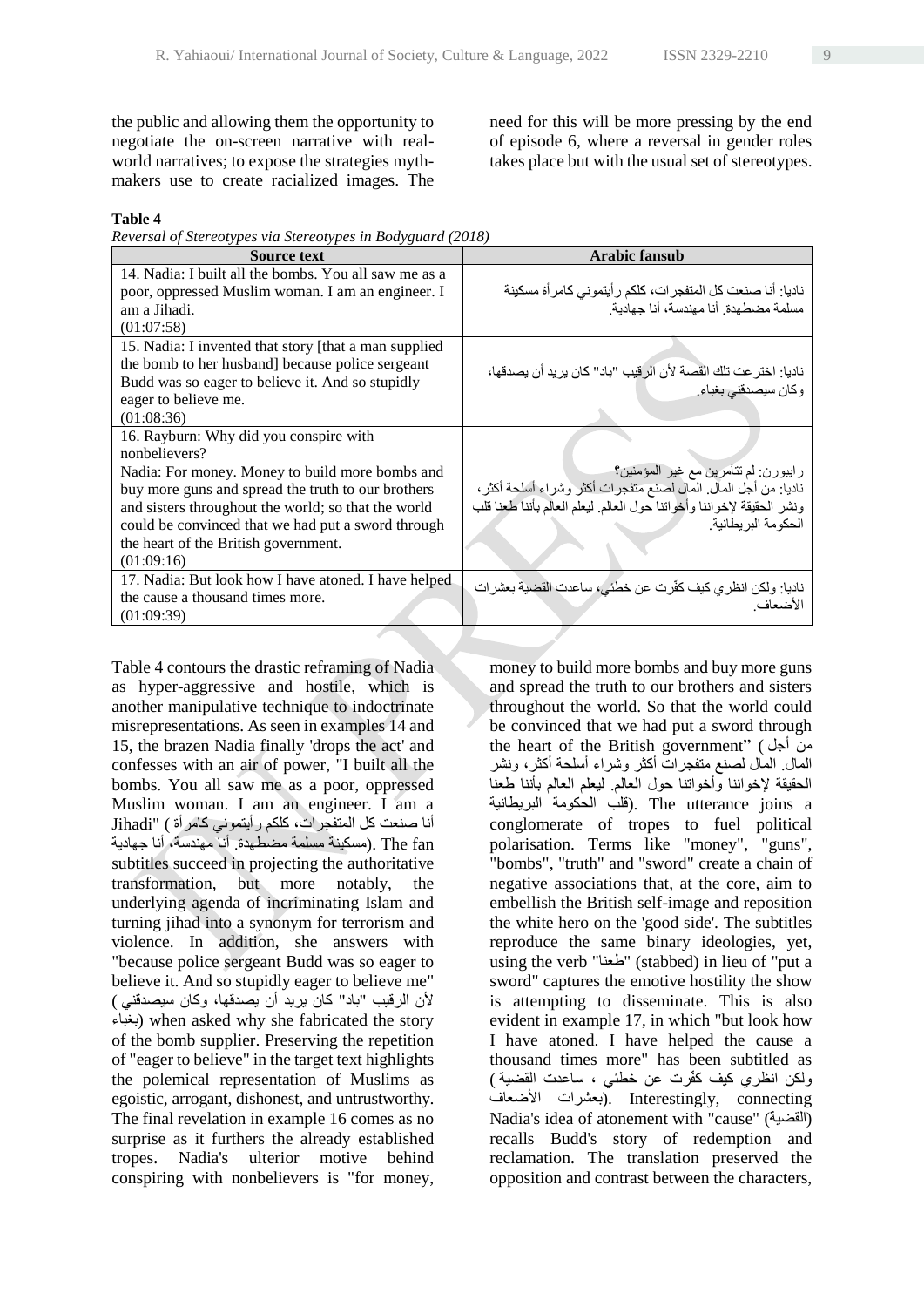and indeed fan subtitling may be accused of perpetuating stereotypes; however, it is consequential also to consider the responsibility of the viewer and their willingness to critically digest or overlook the underlying sentiments of televised information.

#### **6. Concluding Remarks: The Truth Lies in the Lies**

Hollywood's depictions of Muslims and Arabs continue to repeat the formulaic thinking that reinforces feelings of stigma. The discussion revealed that Arab fan subtitlers would replicate the original language in translation to encompass the cultural and religio-political inferences in relation to the images in a step to uncover the interplay between visual and acoustic sign systems and to show how Hollywood truly represents the 'other'. It is fair to say that both channels carried equal weight in misrepresenting Muslims and Arabs, and because the written text has to match what is seen on screen to a certain degree, the subtitlers may have played a part in the promotion of western stereotypes. Nonetheless, in doing so, they were also able to direct the attention towards misrepresentations and world politics. Despite the exigent need for further research with larger corpora, this paper offered fruitful insights on the role of fansubbing in perpetuating racial and gender stereotypes, which could contribute to the existing works on popular culture and amateur subtitling.

#### **References**

- Addison, E. (1993). Saving other women from other men: Disney's *Aladdin. Camera Obscura: Feminism, Culture, and Media Studies 11*(1), 4–25.
- Alsultany, E. (2012). *Arabs and Muslims in the media: Race and representation after 9/11*. New York University Press.
- Al-Yasin, N., & Rabab'ah, G. (2019). Arabic audiovisual translation of taboo words in American hip hop movies: A contrastive study. *Babel, 65*(2), 1–27.
- Baker, M., & Hochel, B. (2001). Dubbing. In M. Baker (Ed.), *Routledge encyclopedia of translation studies* (pp. 74-76). Routledge.
- Barthes, R. (1957/1991). *Mythologies*. The Noonday Press.
- Barthes, R. (1977). *Image, music, text.* Fontana Press.
- Bourenane, A. (2020). Authenticity and discourses in Aladdin (1992). *Journal of Arab & Muslim Media Research, 13*(2), 235–250.
- Chaume, F. (2018). An overview of audiovisual translation: Four methodological turns in a mature discipline. *Journal of Audiovisual Translation, 1*(1), 40–63.
- Cortés, O. (2003). Semiotic alteration in translation. Othering, stereotyping and hybridisation in contemporary translations from Arabic into Spanish and Catalan. *Linguistica Antverpiensia, New Series– Themes in Translation Studies, 2*, 145– 159.
- Díaz Cintas, J. (2012). Clearing the smoke to see the screen: Ideological manipulation in audiovisual translation. *Meta, 57*(2), 279–293.
- Díaz Cintas, J., & Remael, A. (2014). *Audiovisual translation: Subtitling*. Routledge.
- Di Giovanni, E. (2007). Disney films: Reflections of the other and the self. *Culture, Language and Representation, 4*(4), 91–109.
- Di Giovanni, E. (2018). The reception of professional and non professional subtitles: Agency, awareness and change. *Cultus: The Journal of Intercultural Mediation and Communication, 11*, 18–37.
- Dore, M. (2020). Revoicing otherness and stereotypes via dialects and accents in Disney's Zootopia and its Italian dubbed version. In K. Geyer, & Dore, M. (Eds.), *New perspectives in dialect and multimedia translation IV* [Special issue]. InTRAlinea.
- Duguid, M., & Thomas-Hunt, M. (2015). Condoning stereotyping? How awareness of stereotyping prevalence impacts expression of stereotypes. *Journal of Applied Psychology, 100*(2), 343–359.
- Dwyer, T. (2012). Fansub dreaming on ViKi "don't just watch but help when you are free". *The Translator, 18*(2), 217–243.
- Earp, J., & Jhally, S. (directors). (2006). *Reel bad Arabs: How Hollywood vilifies a people* [documentary film]. Media Education Foundation.
- Eldalees, H., Al-Adwan, A., & Yahiaoui, R. (2017). Fansubbing in the Arab world: Modus operandi and prospects. *AWEJ for Translation & Literary Studies 1*(1), 48–64.